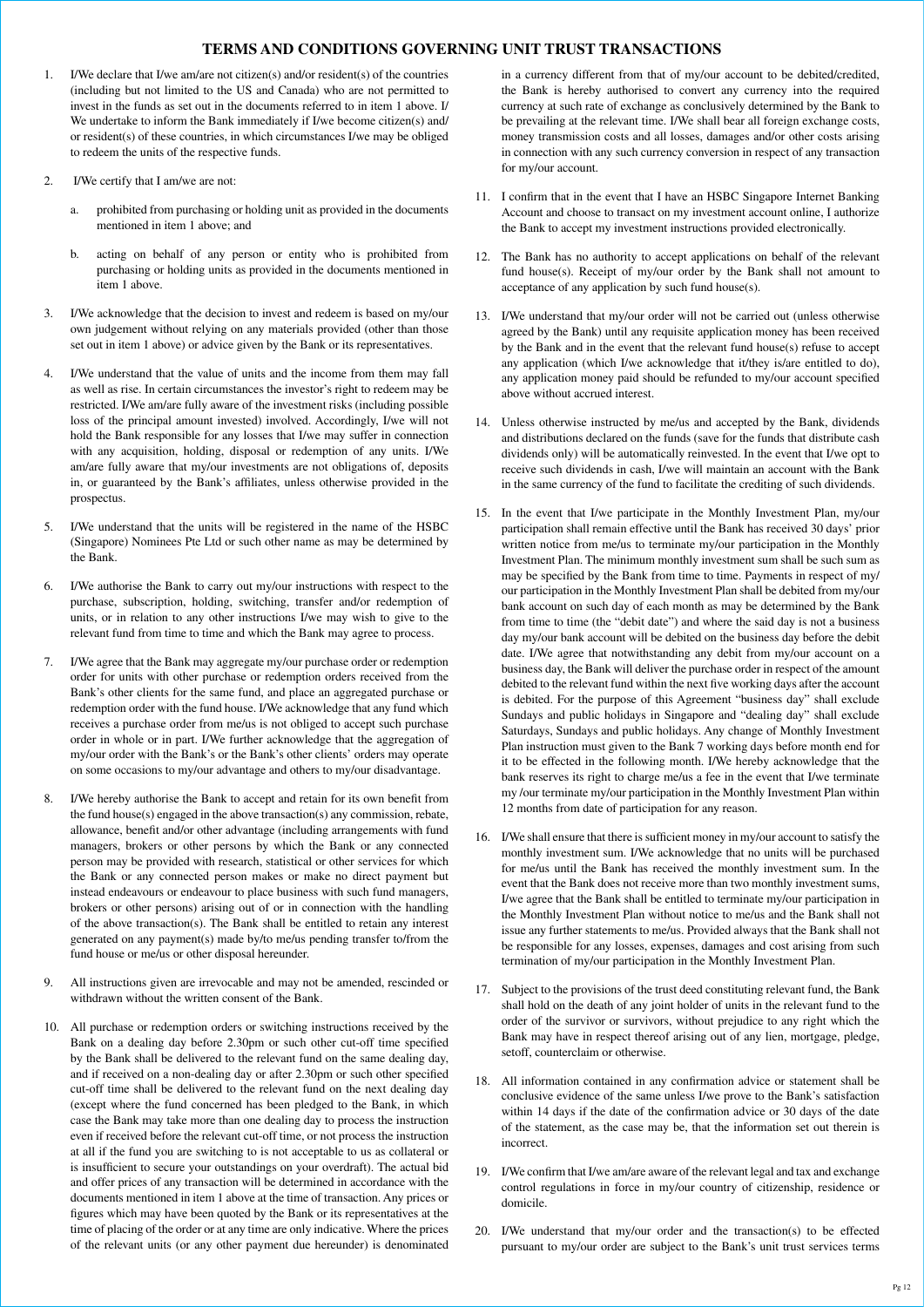and conditions and:

- a. for the avoidance of doubt, units acquired pursuant to my/our order will constitute "securities" as defined in the Bank's unit trust services terms and conditions; and
- b. wherever there is any discrepancy between the terms of my/our order an those of the Bank's unit trust services terms and conditions, the terms of my/our order will prevail.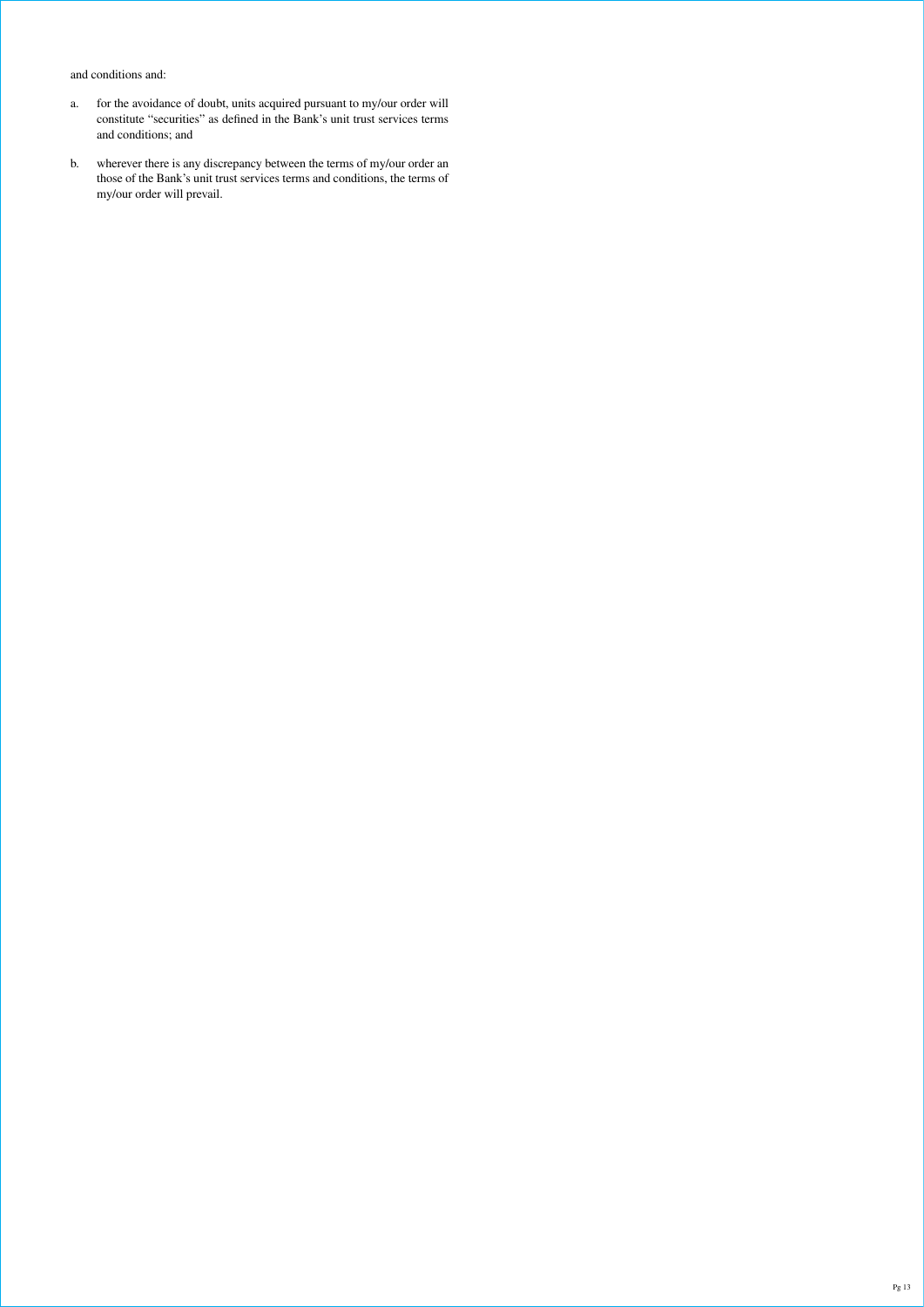## **INTERPRETATION**

1. Words used in the Account Documentation which are expressed in the singular shall, where the context allows, include the plural and vice versa.

## **2. Definitions**

 Unless the context requires otherwise, in the Account Documentation the following words and expressions shall have the following meanings:

 **"Account"** means the investment account held by the Customer with the Bank whether solely or jointly with any other person or persons.

 **"Account Documentation"** means the General Terms and Conditions for Investment Accounts, General Risk Disclosure Statement, Structured Products Risk Disclosure Statement, Securities Trading Risk Disclosure Statement, Custodian Services Terms and Conditions, the Securities Trading Schedule to the General Terms and Conditions for Investment Accounts (each as may be amended or supplemented from time to time), contract notes and Confirmations and such other documentation as the Bank may from time to time require for the opening and/or operation of any Account or the provision of any services or products to the Customer.

 **"Authorities"** means any judicial, administrative or regulatory body, any government, or public or government agency, instrumentality or authority, any Tax Authority, securities or futures exchange, self-regulatory organisation, trade repositories, court, central bank or law enforcement body, or any agents thereof, having jurisdiction over any part of HSBC Group.

 **"Bank"**, **"we"** or **"HSBC"** means The Hongkong and Shanghai Banking Corporation Limited, its successors and assigns.

**"Branch"** means any branch of the Bank wherever situated.

**"Business Day"** means a day (other than a Saturday or a Sunday) on which commercial banks in Singapore, and foreign exchange markets and Exchanges settle payment either (a) in the financial centre(s) specified in the relevant Confirmation, or if none is specified, in the principal financial centre(s) for the currency in which such payment is required to be made, (b) in relation to any other payment, in the place where the relevant account is located, and if different, in the principal financial centre, if any, of the currency of such payment and (c) in relation to any notice or other communication, in the city specified in the address for notice provided by the recipient.

 **"Communication"** means any communication or record thereof by facsimile, computer modem or telephone purporting and believed by the Bank to come from or be authorised by the Customer whether or not in fact coming from or authorised by the Customer and whether or not followed by written or telex confirmation.

 **"Compliance Obligations"** means obligations of any member of the HSBC Group to comply with: (a) any applicable local or foreign statute, law, regulation, ordinance, rule, judgment, decree, voluntary code, directive, guidelines, administrative requirements, sanctions regime, court order, agreement between any member of the HSBC Group and an Authority, or agreement or treaty between Authorities and applicable to us or a member of the HSBC Group ("Laws"), or international guidance and internal policies or procedures, (b) any demand from Authorities or reporting, regulatory trade reporting, disclosure or other obligations under Laws, and (c) Laws requiring us to verify the identity of our customers.

 **"Confirmation"** means a document or other evidence issued by the Bank to the Customer confirming the terms and conditions of a transaction.

 **"Connected Person"** means a person or entity whose information (including Personal Data or Tax Information) is provided by, or on behalf of, you to any member of the HSBC Group or otherwise received by any member of the HSBC Group in connection with the provision of the Services. In relation to you, a Connected Person may include, but is not limited to, a third party security provider, any guarantor, a director or officer of a company, partners or members of a partnership, any substantial owner, controlling person, or beneficial owner, director, trustee, settlor or protector of a trust, account holder of a designated account, payee of a designated payment, representative, agent or nominee of yours, or any other persons or entities having a relationship to you that is relevant to your banking relationship with the HSBC Group.

 **"controlling persons"** generally means individuals who exercise control over an entity (for a trust, these are the settlor, the trustees, the protector, the beneficiaries or class of beneficiaries, and any other individual who exercises ultimate effective control over the trust, and in the case of a legal entity other than a trust, such term means persons in equivalent or similar positions of control).

 **"Credit Documentation"** means any and all facility letters and security documentation entered into or to be entered into by the Customer in relation to the provision by the Bank of any Facility(ies).

 **"Customer"** , **"Accountholder"** or **"you"** means the person or each of the persons in whose name or names the Account is opened and/or who is/are the holder(s) of the Account, whether solely or jointly and any references to "Customer" shall include the Customer's personal representatives, successors and assigns.

 **"Customer Information"** means either your or a Connected Person's Personal Data, confidential information, and/or Tax Information (including accompanying statements, waivers and consents).

 **"Customer Property"** means all property or documents whatsoever, and all rights, benefits and claims attaching or accruing to the aforementioned property, now or at any time hereafter received by, deposited with, held by or transferred to the Bank or any member of the HSBC Group, its nominees or custodians, by or on behalf of or to the order of the Customer (whether as security or under lien or for safe custody, collection, pledge, transmission or any other purpose whatsoever), and whether held singly or jointly with others.

 **"Custodian"** means any entity with which the Bank has deposited or lodged Customer Property.

 **"Exchange"** means any recognised exchange or market or other trading forum whether in Singapore or in any part of the world.

"Facility" means any loans, advances, facilities, credits, guarantees, indemnities, counter-indemnities, undertakings, letters of credit, trading facilities, margin trading facilities or other financial accommodation extended to the Customer or other persons, in the case of the latter, at the request of the Customer.

 **"Facility Letter"** means any letter of offer from the Bank in respect of any Facility.

**"Fax Instruction"** means any Communication given by facsimile.

**"Financial Crime"** means money laundering, terrorist financing, bribery, corruption, tax evasion, fraud, evasion of economic or trade sanctions, and/ or violations, or attempts to circumvent or violate any Laws or regulations relating to these matters.

**"Financial Crime Risk Management Activity"** has the meaning given to it in Clause 7.1.

**"Force Majeure Event"** any event or circumstances specified in Clause 4(c).

 **"General Terms and Conditions"** means the terms and conditions contained herein.

 **"HSBC Group"** means HSBC Holdings plc and/or any of its affiliates, subsidiaries, associated entities and any of their branches and offices, and "any member of the HSBC Group" has the same meaning.

 **"Indebtedness"** means all present or future indebtedness of and obligations owed by the Customer to the Bank and all other liabilities and obligations whatsoever of the Customer to the Bank, whether actual or contingent and whether or not matured or accrued due and whether incurred solely, severally or jointly with any other person and in whatever currency together with interest, commission, bank charges and any other costs charges and expenses charged or incurred by the Bank.

 **"Instructions"** means any instructions given in accordance with the Account Documentation and received by the Bank (whether in writing, in the form of a Fax Instruction or Verbal Instruction or otherwise), including the provision of supporting or other documents.

**"MAS"** means the Monetary Authority of Singapore.

**"minor"** means a person under the age of 21.

 **"Person"** includes an individual, firm, company, corporation and an unincorporated body of persons.

**"Personal Data"** means any data relating to an individual, whether true or not, from which the individual can be identified, whether with other data or other information we are likely to have access to or otherwise, including, without limitation, sensitive personal data.